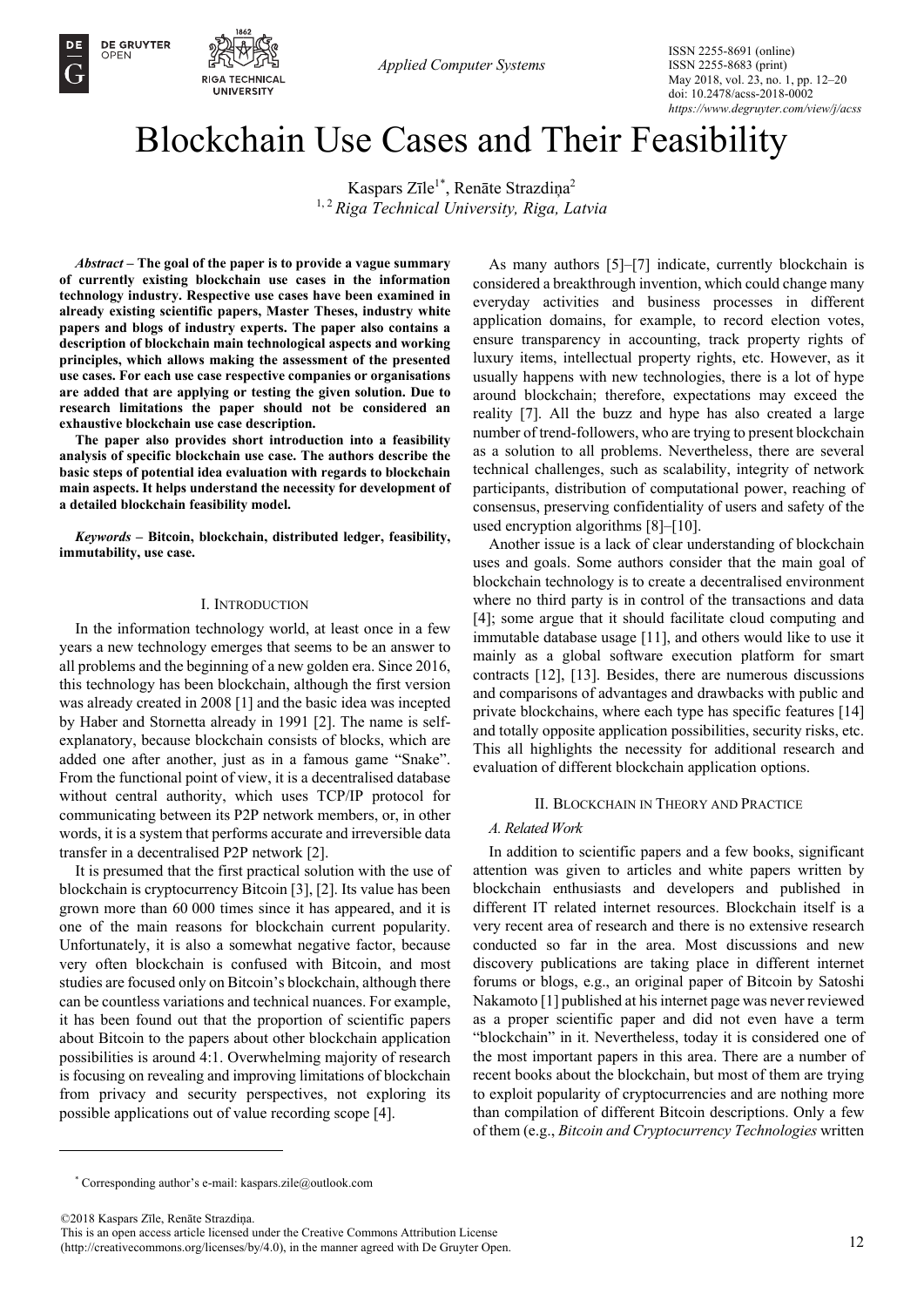by Narayanan et al. and published by Princeton university in 2016 [2]) are serious scientific studies and can be used as a reference to further works.

The reviewed literature allows describing principles and foundation of blockchain technology, as well as its applications in different real-life use cases. It is worth mentioning that almost all papers indicate a need for further research in the field. A lot of authors believe that blockchain has significant potential, but still there are a lot of obstacles and challenges for real-life implementation. For example, there is not even single, worldwide accepted definition of blockchain; therefore, developing of common standards and regulations (both technical and legal) is highly necessary. Standardisation would be the first step towards formulating unified approaches in blockchain software development and security practices, without which a reasonable employment of blockchain is not feasible.

# *B. Definition of Blockchain*

There are numerous blockchain definitions by different authors, and as pointed out in [15], there is no single, internationally agreed definition; therefore, it is important to understand the main parts of blockchain. Some have the opinion that blockchain technology has not been clearly defined yet [16]; therefore, they use Bitcoin as a reference point and use its three main parts – transactions, consensus, and network. Hileman & Rauchs [3] offer definition, where distributed ledger is described as a type of distributed database that can have different users (nodes), and blockchain, in turn, is a type of distributed ledger, which is created like a chain of cryptographically linked 'blocks' with transactions and is sending all data to all nodes in its network. Tama et al. [17] are of similar opinion, describing blockchain as "part of the implementation layer of a distributed software system", whose purpose is to ensure data integrity. According to [18], the main difference between blockchain and regular database is that blockchain is the improved database with some sort of an automated solution for new record adding, validating and distributing the information over P2P network. Some authors neglect more detailed parts of blockchain and focus just on data integrity, for example, [19] states that blockchain is simply a cryptographically verifiable list of data.

Quite often the proposed definitions either include only a narrow spectrum of possible blockchain types or are limited to their description. One of the best ways how to define blockchain is by selecting features, without which the basic principles of blockchain would disappear. By doing this operation, it is possible to say that blockchain is a data structure with the following key elements [20]:

- data redundancy (each node has a copy of the blockchain);
- check of transaction requirements before validation;
- recording of transactions in sequentially ordered blocks, whose creation is ruled by a consensus algorithm;
- transactions based on public-key cryptography and a transaction scripting language.

Some authors [15], [21] would also add to such a list consensus mechanisms, which are meant to provide incentives for users to participate in a network, thus enabling greater overall computing power that leads to faster transaction processing and higher data security. An example to a consensus mechanism is Bitcoin's blockchain, where miners (network nodes) receive reward (coins) for processing transaction and creating blocks.

Debate about the definition of blockchain becomes especially important, when dealing with legal matters, such as passing laws regarding the use of blockchains. As Jeffries [22] points out, large differences in definitions may cause unpredictable problems in the future as states pass blockchain-related legislation. Currently some countries (Estonia, Switzerland, Arizona in the U.S.) have in place the basic legal framework for blockchain, which also contains its definition. Walch [23] and Stark [24] have made comprehensive research about blockchain definitions and law, where it is indicated that most subjects, who are passing blockchain-related legislation, mainly do it to demonstrate how crypto-friendly they are, but the quality of technology description is lagging.

In conclusion, it should be noted that blockchains can have a wide array of functionally different types [25]; therefore, one definition will not always be adaptable to all cases. However, in any description of blockchain its key idea should be included – to store data and provide trust in their authenticity.

# *C. Main Features of Blockchain*

As the name suggests, blockchain is a chain of blocks. Usually each block contains transactions and hash pointer, which serves as a link to the next block. In such a way, it is impossible to delete any block or insert a new one in the middle of a chain, because then hashes will not match. Blocks are created by network participants, who are processing transactions by running blockchain's client software. Such a participant is called a "node". To attach the compiled block of transactions to blockchain, a node must resolve a hash function of the block that satisfies certain mathematical conditions [26], although rules for block attaching can differ and depend on a respective consensus algorithm, which is used in a particular blockchain.

For a block to be included in a chain, a network consensus must be reached. It means that all network participants must confirm its authenticity. Depending on technical parameters, a block is included in a chain after some certain number of confirmations; however, it is being validated by all network nodes, until everyone has an up-to-date blockchain structure. Some studies [2] consider a proof-of-work consensus as the main innovation from Satoshi Nakamoto's blockchain, which is known as Bitcoin. Exactly this mechanism replaces the central authority and provides incentives that would keep members of the network honest.

Consensus can be reached in different ways, which depend on the technical approach used (proof-of-work, proof-of-stake, etc.). As blockchain is a distributed system, then consensus is also distributed [27], which means a higher degree of difficulty due to such factors as network latency, crashes and possible malicious network participants. In [2], it is mentioned that despite theoretical difficulties and high possibility of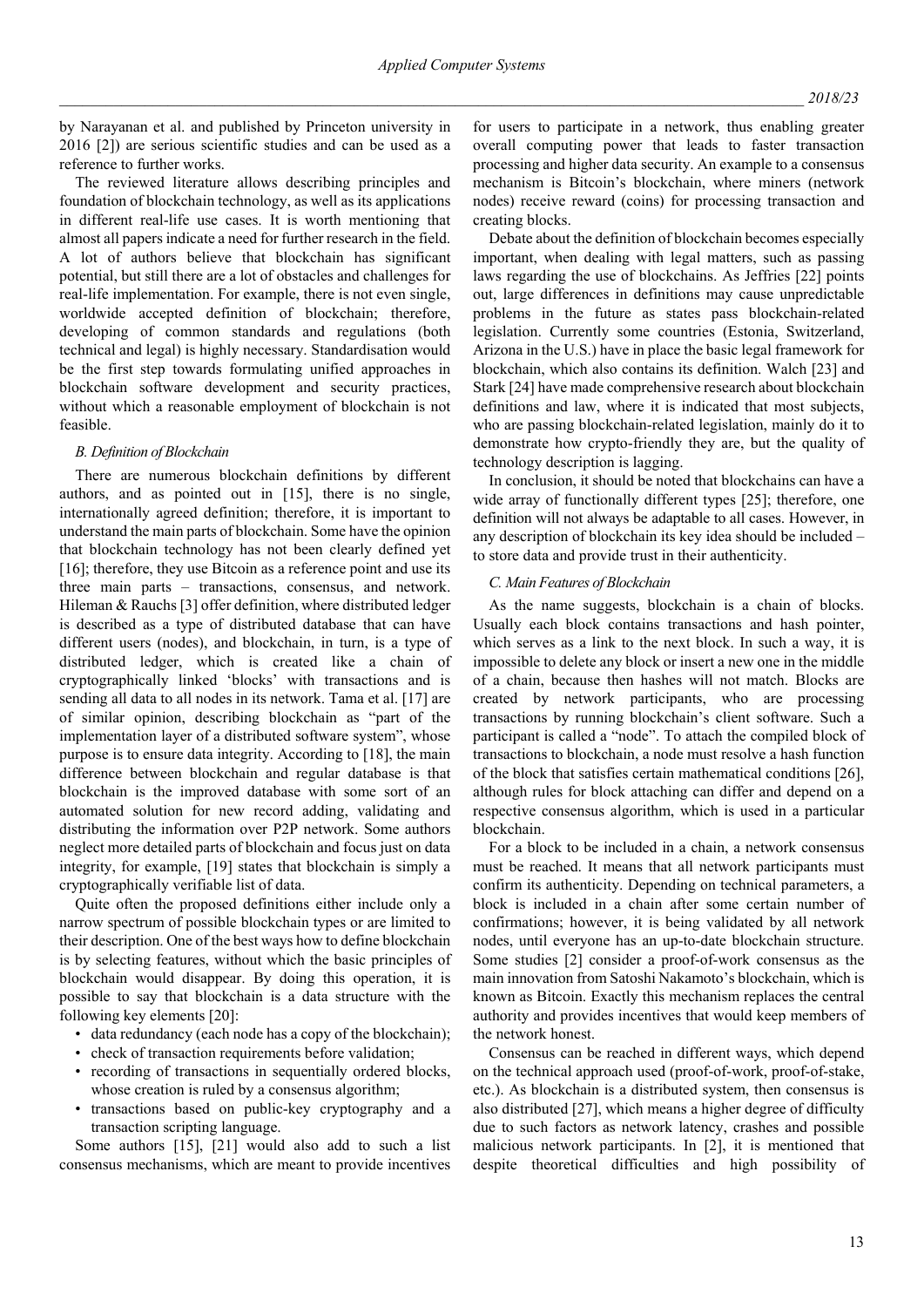subversion, current applications of distributed consensus (Bitcoin, others) are working even better than they should, although there is not an exact, scientifically proven explanation for that.

One of the main principles of blockchain is immutability of the recorded entries. This is established as non-negotiable by practically all blockchain evangelists and enthusiasts, in whose opinion adding any degree of "editability" to blockchain defeats the very purpose of using it [15]. For this purpose, a wide range of other computational and mathematical tools are used, for example, Bitcoin uses hash pointers, which link the previous block to next one, and Merkle tree roots, which allow for the efficient whole blockchain validation [2]. Some blockchains involve certain parts of game theory (e.g., problem of Byzantine generals) for reaching consensus within a decentralised network, where there is a possibility of network subverting by malicious users. Exact mechanisms for achieving immutability depend on the intended application of blockchain and its parameters, such as scalability and accessibility [28].

Another important part of blockchain technology is data distribution. Again, it can be very different due to the previously described accessibility parameters. Blockchain can use classical data distribution models – peer-to-peer and client-server models [18], and each has consist advantages and drawbacks, which must be carefully assessed against the intended goals. For example, peer-to-peer data distributing will be less reliable, but it will offer greater decentralisation and, therefore, better protection against closing the network. Distributed systems can also achieve greater computational power by combining it from users, but it comes with cost of possible damage done by malicious users [17].

# *D. Main Risks of Blockchain*

Possibilities always come along with risks. Each core function of blockchain has several significant threats that need to be evaluated and counter measured before implementation. Not always these risks will be purely technical, because risks can also arise from legal, economical, even cultural areas.

One of the main concerns regarding decentralised networks is always about their control (see also [29]). For example, blockchains with a proof-of-work consensus algorithm are theoretically vulnerable to the so-called 51-percent attack, when one network node would have 51 % of total network computational power, thus gaining possibility to singlehandedly confirm transactions and create new blocks [2]. However, to implement such an attack, vast computational power would be necessary, which eradicates the economic feasibility of such an act. Hofmann et al. [30] have calculated that as of October 2017 for such an attack it would be necessary to generate more than 5 million TH/s, which would cost around EUR 470 million. Similar possible threat is Sybil attack, where a malicious node floods a network with "fake" users that are controlled by it [19], but in this case employing a proof-of-work consensus actually helps mitigate the risk of such an attack, because nodes cannot modify a network without having computational power (see also [31]). Therefore, in case of public blockchains we can be relatively sure about their

network safety, once there is an adequate number of network users that cannot be easily subdued.

Not always immutability is a desired feature. This may be useful for irreversible proof ensuring, but not in case of important financial transactions. The most famous example in blockchain history is the so-called "DAO wars". DAO stands for "Decentralised Autonomous Organisation", and it was one of the first Ethereum-based blockchains. In 2016, somebody found vulnerability and used it to transfer DAO tokens to himself from other users in a total amount of EUR 50 million [30]. Afterwards, Ethereum blockchain was forked (split in different branches) due to a majority of network participants not willing to continue to support blockchain with happened theft. However, that part of Ethereum blockchain still continues to function and is known as Ethereum Classic. And even in cases, when immutability is exactly what is needed, there always are risks connected to record reliability [32], which must be mitigated by proper network control and strict enforcement of consensus rules.

Considering the recent appearance of blockchain technology, one of the possible risks is still not very relevant, but with aging of the currently created blockchains it will become more important. It is long-time digital preservation [15], which in case of blockchains is not as straightforward as in usual centralised databases (see also [33]).

Another reason for possible security risks is a lack of academic research and subsequent standardisation of industry security measures. As Halpin & Piekarska [19] point out, the current blockchain development is mainly done by practitioners without involvement of cryptography specialists; therefore, resistance and security solutions are ever-changing and different from case to case due to individual choices made by developers, which are based on their practical experience. It can also include the choice of defective protocols and implementation errors, such as unsecure scripting language design [34]. A lack of common vocabulary also creates additional problems in designing secure solutions, although there are attempts to create it [35].

Last, but not the least, there are risks emanating from the use of cryptography. Although the used algorithms, such as ECC and RSA, are generally regarded as safe, there is still a possibility to discover unknown vulnerabilities or backdoors, as it was a case with SHA-1 hashing algorithm [36]. Speculation about quantum computers and their alleged possibilities to easily decipher existing algorithms cannot be viewed as proper risk; nevertheless, it has a potential to materialise sometime in future. Use of private/public keys also implies risk from user's perspective – access denial to data due to losing a private key, which cannot be recovered or recalculated [4].

#### III. BLOCKCHAIN APPLICATION IN DIFFERENT AREAS

During 2016 and 2017, blockchain started to gain recognition in wider audiences, which led to a significant increase in the proposed services and software applications, which would be based on blockchain. Unfortunately, as it is common at an early adoption stage, there are a lot of unrealistic proposals and expectations, sometimes even deliberate fraud to trick the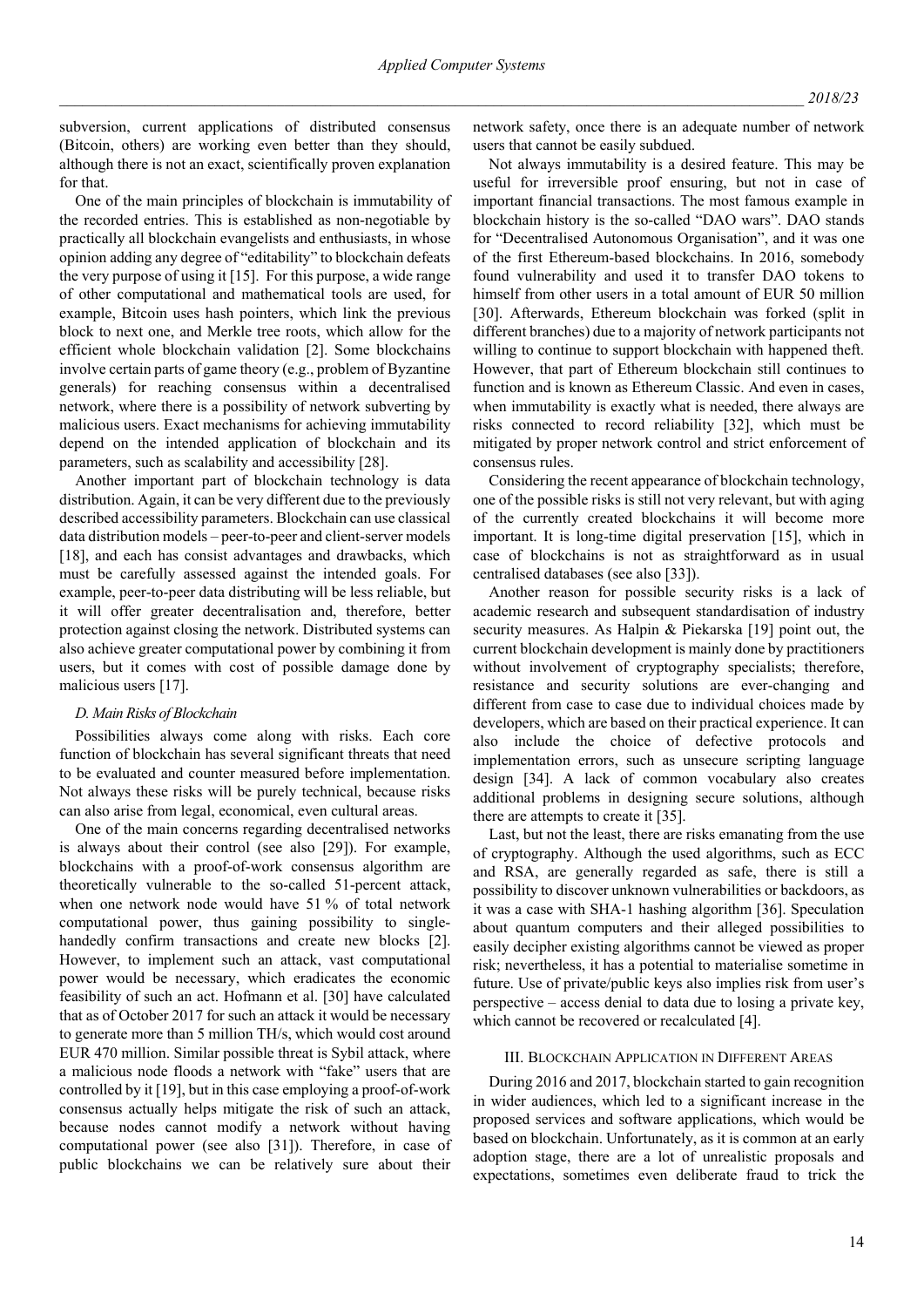investors. That is why it is very important to clearly understand limitations of blockchain, its possible applications and the following benefits.

It should come as no surprise that most numerous attempts of using blockchain are happening in the financial sector. In large part, this is due to Bitcoin and other cryptocurrencies, which have showcased the blockchain to the rest of the world. Hileman & Rauchs [3] have estimated that about 30 % of blockchain use cases are related to banking and financial services (see also [37]). It has also gained some traction in other sectors, such as government  $(13 \%)$ , insurance  $(12 \%)$  and healthcare (8 %, see also [38]). However, as several authors indicate [39], [40], a blockchain technology is still at the initial stage of adaptation cycle and the expectations currently are very inflated. It is worth mentioning specifics of each individual sector, for example, Lamberti [41] indicates that insurance market characteristics (e.g., services offered, processes implemented, customers served, etc.) give sufficient reasons to doubt worthiness of blockchain adoption at all, because it might not be worth the investments due to a large number of related systems and their necessary adaptation.

Table I below presents a summary of some known software applications and use cases, where blockchain has been used as one of the main components (Table I, edited and compiled from the following sources: [2], [3], [8], [12], [13], [18], [42]–[51]). List is not to be considered complete, because it is not possible to gather information about all existing use cases. Due to rapid blockchain development, new solutions are also appearing daily. The table below is intended to give an overview and general idea about the most popular solutions that are used at present. Some of them are still only at the testing stage; thus, full functionality is not present. Classification of use cases into categories is only for easier overview and is not to be considered as official classification. Some of blockchain researchers would argue that all activities related to blockchain are data recording and immutable storage [16]; therefore, more detailed grouping is unnecessary, but it makes harder to perceive relevance of each use case.

| <b>TABLE I</b>              |
|-----------------------------|
| <b>BLOCKCHAIN USE CASES</b> |

| Category           | Use case                                         | Applier                                                                     |  |  |
|--------------------|--------------------------------------------------|-----------------------------------------------------------------------------|--|--|
| Data<br>management | Network infrastructure                           | Eris, Mastercoin,<br>Chromaway, Nxt                                         |  |  |
|                    | Content and resource<br>distribution             | Swarm                                                                       |  |  |
|                    | Cloud storage                                    | Storj, Maidsafe,<br>PeerNova                                                |  |  |
|                    | Data monitoring                                  | Modum.io                                                                    |  |  |
|                    | Identity data management                         | UniquID, SolidX,<br>OneName, Trustatom,<br>uPort Microsoft, IBM,<br>ShoCard |  |  |
|                    | Contract management                              | Ethereum, Mirror,<br>Ottonomos, Symbiont                                    |  |  |
|                    | Inter-organisational data<br>management          | Multichain                                                                  |  |  |
|                    | Tamper-proof event log                           | Chronicled, Factom,                                                         |  |  |
|                    | and audit trail                                  | Securechain                                                                 |  |  |
|                    | System metadata storage                          | <b>Blockstack</b>                                                           |  |  |
|                    | Data replication and<br>protection from deleting | Securechain                                                                 |  |  |

|                   | Digital content publishing<br>and selling | Alexandria.io, Ascribe                                   |
|-------------------|-------------------------------------------|----------------------------------------------------------|
|                   | IoT sensor data purchasing                | DataBrokerDAO,<br>Chimera, Filament                      |
|                   | Photo & video proofing                    | Uproov                                                   |
| Data verification | Document notarisation                     | BitCourt, Blocksign,                                     |
|                   | Work history verification                 | Enigio Time, Stampery<br><b>APPII</b>                    |
|                   | Academical certification                  | Sony Global Education                                    |
|                   |                                           | Microsoft,                                               |
|                   | Identity verification and                 | Authentichain,                                           |
|                   | key management                            | Everpass                                                 |
|                   | Product quality                           | Everledger, Verisart,                                    |
|                   | verification                              | Bitshares, Bitreserve                                    |
|                   | Proof of origin                           | Provenance, Tierion,                                     |
|                   |                                           | ArtPlus, Stampery                                        |
|                   | Trade finance                             | Barclays, Santander,<br><b>BNP</b> Paribas               |
|                   |                                           | Kraken, Bitstamp,                                        |
|                   | Currency exchange &                       | Coinbase, BitPesa,                                       |
|                   | remittance                                | Bitso, Coincheck.                                        |
|                   |                                           | RobinHood, Huobi                                         |
|                   |                                           | Codius, BitBond,                                         |
|                   | P2P payments                              | BitnPlay, BTCjam                                         |
| Financial         | Crowdfunding                              | Waves, Starbase                                          |
|                   | Insurance                                 | Insurechain                                              |
|                   | Stock share and bond                      | Chain                                                    |
|                   | issuing                                   |                                                          |
|                   | Central bank money<br>issuing             | Sweden, Russia (on<br>idea level)                        |
|                   | Supply chain management                   | Eaterra, Profeth.                                        |
|                   |                                           | Ripple, Monero,                                          |
|                   | Value transfer and lending                | Bitcoin, Litecoin,                                       |
|                   |                                           | Zcash, etc.                                              |
|                   | Prediction recording                      | Augur, Gnosis                                            |
|                   | Social voting system                      | ThanksCoin                                               |
|                   | Ridesharing                               | Arcade City, La'Zooz                                     |
|                   | Domain name registration                  | Namecoin                                                 |
|                   |                                           | DNA.bits, Medicare,                                      |
| Other             | Healthcare record storing                 | BitHealth, MedVault                                      |
|                   | Software license                          | <b>IBM</b>                                               |
|                   | validation                                |                                                          |
|                   | Content or product                        | Po.et, Nexus Group                                       |
|                   | timestamping                              |                                                          |
|                   | Lottery                                   | Lastis, EtherPot                                         |
|                   | Property right registration               | Georgia Land Register,<br>Ascribe, ChromaWay,<br>BitLand |
|                   | Social rating<br>creation/monitoring      | <b>SOMA</b>                                              |
|                   | Voting in elections                       | European Parliament,<br>Ballotchain                      |
|                   | Marriage registration                     | Borderless.tech                                          |
|                   | Court proceedings                         | PrecedentCoin                                            |
|                   | Donations                                 | <b>BitGive</b>                                           |
|                   | Computational power                       |                                                          |
|                   | outsourcing for scientific                | SETI@home,                                               |
|                   | purposes                                  | Folding@home                                             |
|                   | Electronic locks                          | Slock.it                                                 |
|                   | Electro energy selling                    | TransActive Grid                                         |
|                   | Product tracing                           | Blockverify                                              |
|                   | Gaming                                    | PlayCoin, Deckbound                                      |
|                   | Reviews & endorsement                     | TRST.im, Asimov, The                                     |
|                   |                                           | World Table                                              |

## IV. CURRENT RESEARCH IN EVALUATION OF BLOCKCHAIN

When considering different blockchain applications and use cases, it is necessary to perform at least a basic analysis of the proposed solution feasibility, because quite often an article or even a scientific paper proposes just a theoretical description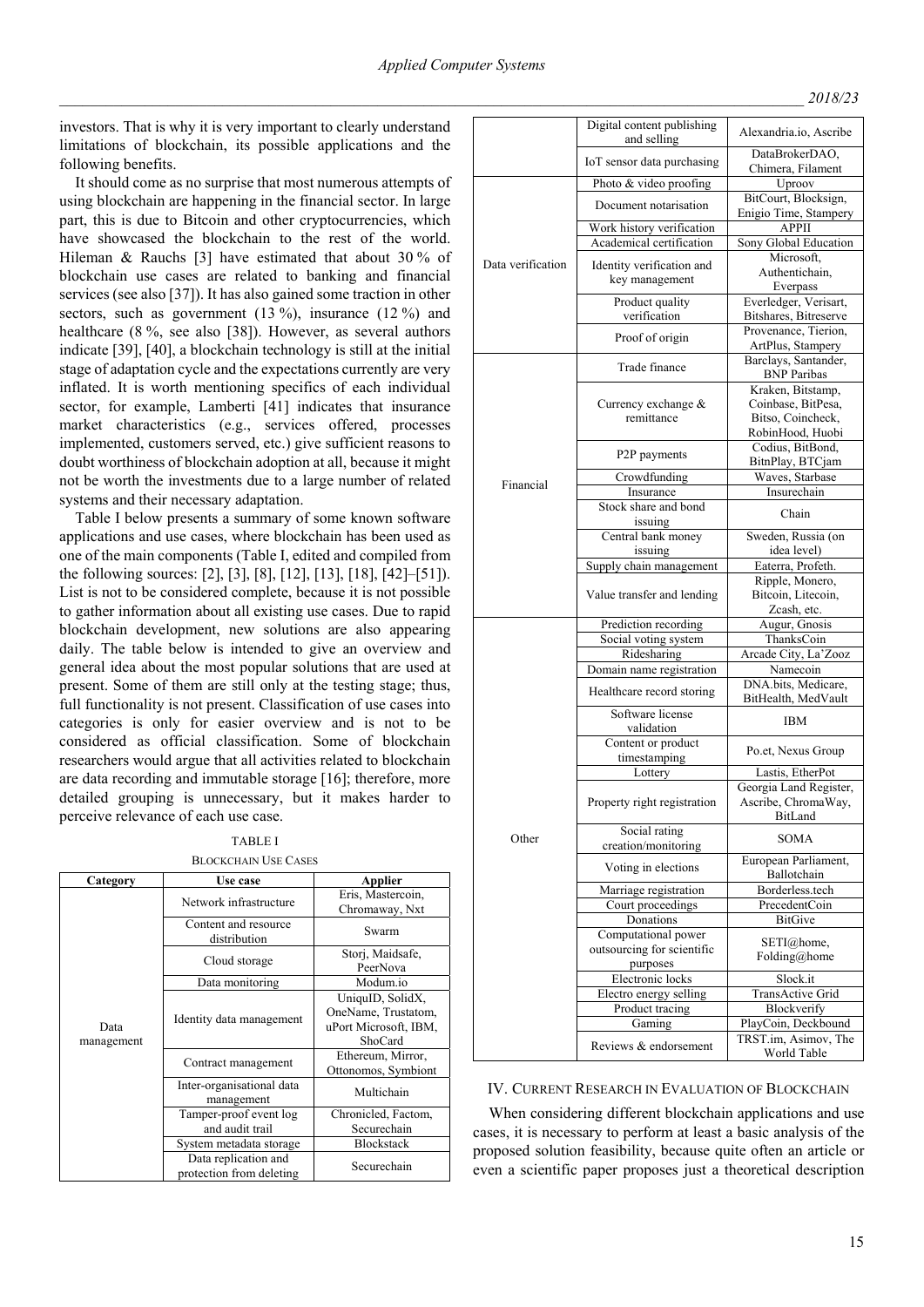without a clear idea of physical implementation. Quite many start-ups are also focusing mainly on attracting investors rather than creating useful and innovative solutions. A prominent example of such behavior can be initial coin offerings (ICO), which gained vast popularity in 2017 and were often viewed as scams by serious investors. There have been recent attempts (at the beginning of 2018) to establish some "guidelines" for evaluating ICOs, but these are mainly focusing on how to detect obvious scams [52]. It can be expected that growing popularity of ICOs will facilitate more research in this area and lead to appearance of rigid evaluation models.

In 2017, several researchers already made the first steps towards creating evaluation models for blockchain [9], [53]– [57]. Depending on the depth of research and the intended goal, such models can be either very detailed or very simple, latter just helping quickly gain a general understanding of high-level feasibility of the idea. According to Lewis R. [48], if there are issues or problems with trust, consensus, immutability or a mix of the three within use case, then application of blockchain would be feasible, otherwise there is no real reason to apply it. In practice, these considerations could be easily applied in the first step of evaluation, thus helping understand if there is a necessity for further research.

Most scientific papers are dedicated to considering blockchain application possibilities within some certain area, for example, Smith [57] proposes three criteria that are a prerequisite for blockchain-based data management projects: dependability, security and trust. However, to fulfill these criteria, a project needs to satisfy additional parameters:

- the content of the blockchain must be dependably available to users;
- the blockchain and related applications must be secure;
- the blockchain and related applications and procedures must be trustworthy.

Smith [57] also used these criteria to perform basic evaluation test of several actual incepted projects (MedRec: Blockchain for Medical Records, Storj (Metadisk): Blockchain for Distributed Cloud Storage). However, these criteria practically do not differ from the widely known CIA principle in IT security management – confidentiality, integrity, availability – therefore, contribution of Smith is not groundbreaking.

Chinese researchers [54] state that often the main difficulty in assessing blockchain suitability for different use cases is a lack of clear product data (parameters). There is no further explanation, why these data cannot be obtained, but in some cases such a problem is present; however, it usually disappears in later development process, when detailed technical parameters are presented. Based on the existing blockchain product descriptions, technical forums, academic literature and their own experience of developing blockchain prototypes, they created multi-level framework [54], which can be used for initial blockchain suitability evaluation (see also [58]). This framework allows going through various technical aspects of blockchain and step-by-step arriving to a decision of using it or sticking to a conventional database. Further in work this framework was applied to four generic use cases (supply chain,

electronic health records, identity data management and stock market), and, as a result, blockchain was deemed as suitable for using it in supply chain and identity data management projects. As the main deal-breaker for electronic health record case was data privacy, but for stock markets it was low performance. In general, this framework is quite simplified and predetermined; not giving many possibilities for variations, but nevertheless it allows performing adequate initial evaluation.

Similar model was created by Peck [55], although with different evaluation aspects. Peck provides three end options, discerning between public and private blockchain. Decision points (questions) are not so technically oriented, but more focusing on functional aspects of blockchain, especially trust. Peck also cites Gideon Greenspan, the CEO of Coin Sciences, who states that "if you don't mind putting someone in charge of a database, then there's no point using a blockchain", therefore indicating that matter of trust and its possible problem solutions are almost single justification for using blockchain.

More detailed research was performed by Canadian researcher Victoria Lemieux [15], [47], [53], who focused on possible blockchain application in archival preservation and recordkeeping. The main takeaway from her research was that blockchain record-keeping could bring a lot of benefits (increase transparency, protect privacy, improve efficiency), but there still was a large gap between the desired and existing solutions. The main problem is a lack of risk evaluation, and Lemieux even indicates that in some cases blockchain enthusiasts choose to omit any risk analysis due to fear of slowing possible innovation. Her research states that a lack of risk evaluation and analysis is directly related to overhyping blockchain as a technology and focusing only on its possibilities.

Regarding record-keeping and possible blockchain application for this purpose, Lemieux points out that most of blockchain innovators and developers are unaware of existing theories, principles, practices and standards for record-keeping. It was also discovered that some of presented solutions are misleading, for example, claiming to store data records on the blockchain, but in reality keeping only hash values of respective records [15]. To illustrate possible evaluation of blockchain suitability for record-keeping, Lemieux uses framework (see also [59]) from archival science, which determines data record as trustworthy if it is accurate, reliable and authentic. There is a detailed explanation of framework levels and composition, followed by applying it to a generic blockchain solution (meaning that no specific use cases were evaluated). In the evaluation process, several gaps are identified (incorrect transaction linking, possible inconsistencies due to timestamping and network latency) and possible solutions offered (creating an archival bond between data records by using transaction metadata or semantic layer between records).

Another detailed blockchain evaluation model was created by Japan's Ministry of Economy, Trade and Industry in cooperation with Mitsubishi Research Centre [60]. In the course of researching domestic/global surveys of literature and actual use cases of blockchain based systems, it has been established that an evaluation form covers both private and public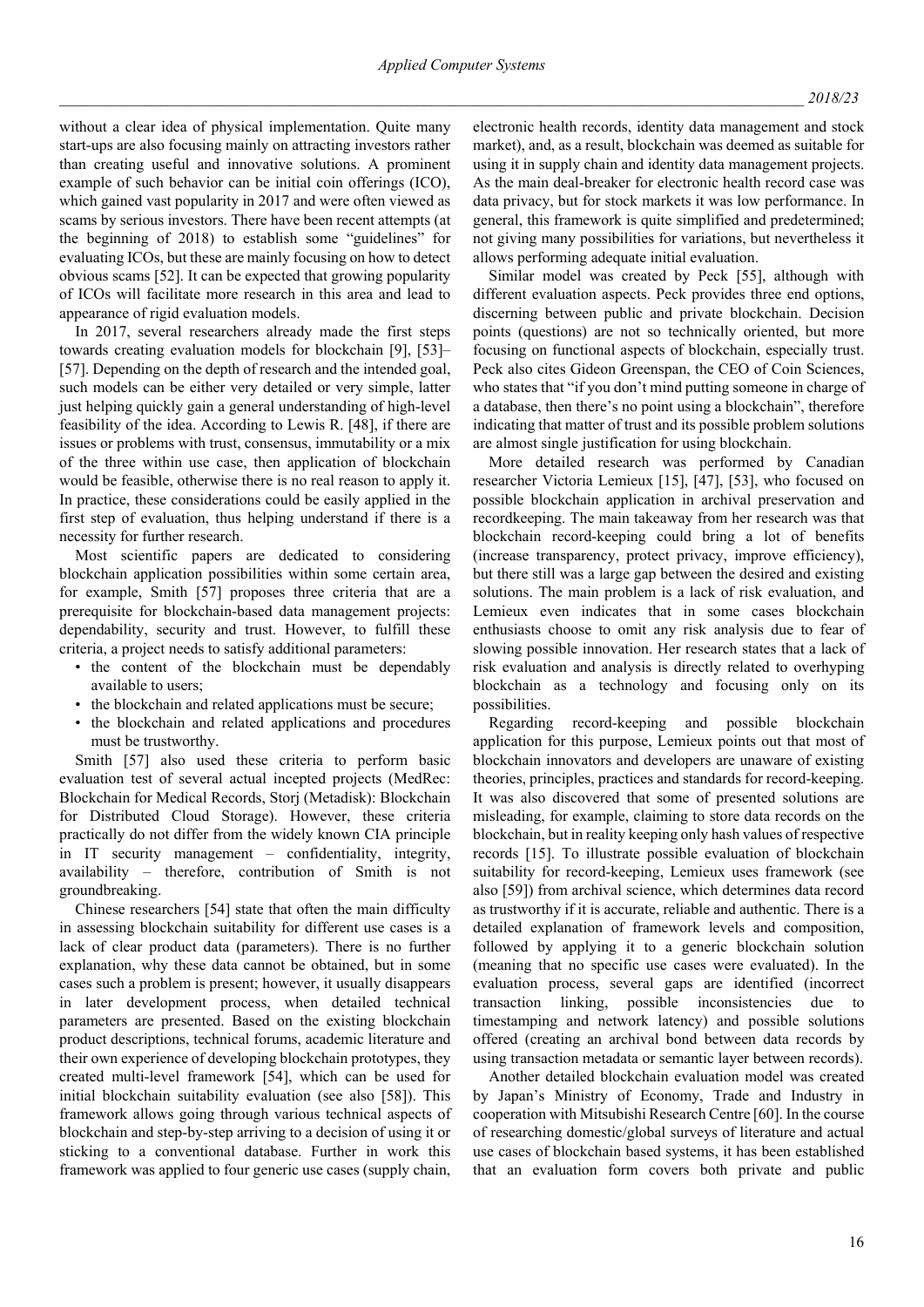blockchain solutions. Some parts were borrowed from ISO standards, for example, quality evaluation items were adjusted from ISO/IEC25010 (system and software quality model). Form was divided into three modules (quality, maintenance/operation, cost) and each module was divided into categories, which had several evaluation items, for example, in module *Quality* category *Performance Efficiency* had such items as throughput, network latency, block confirmation and data reference. There were also additional remarks regarding each category and evaluation item.

As indicated in description, this model is intended for system vendors who propose replacing existing systems with blockchain-based system to their clients and for evaluation of test results of blockchain-based systems. At the moment of publishing (April 2017), this model was not yet widely applied, and a key challenge was implementation of evaluation forms to actual systems and accumulation of evaluation cases [9].

Some researchers aim to evaluate different blockchain projects from technical aspects [61], [62]. Gencer & Sirer [63] have created project Miniature World that provides a possibility to emulate an actual blockchain in a virtual environment and test it in different scenarios. For this purpose, they have developed specific metrics, such as mining power utilisation, fairness, consensus delay, time to win, and time to prune. However, such evaluation could be part of already later project stage, as it would not help determine whether the use of blockchain was necessary at all.

Similar approach was employed by Zhang et al. [10], who developed metrics for evaluating blockchain-based decentralised applications in healthcare. They created in total 7 metrics, which were ranked in order of significance, and detailed explanation of each metric was provided. It is worth noting that this evaluation model uses not simple, closed questions, but sets certain criteria, against which case must be analysed and evaluated. However, this evaluation model can be used only for a specifically described purpose (due to healthcare domain-specific technical requirements), and not for a wide range of initial assessment. Such a model also requires both familiarity with technical standards of a respective domain and experience with business processes. The drawback of the described research is a lack of model validation.

There are also a lot of sceptics, who (some with more, some with less argumentation) declare that blockchain is quite useless. Omitting Wall Street traders and investor celebrities, one of the most popular negative opinions about blockchain belongs to American entrepreneur Kai Stinchcombe [64], who published his analysis on Medium at the end of 2017. It states that during almost a decade since the first appearance of blockchain, there is still no any single working software solution. In his article, Stinchcombe goes through the main use cases of blockchain (smart contracts, micropayments, data distribution and storing, authenticity verification) and provides arguments against each case's feasibility (OR against feasibility of each case). Data storage is especially undesirable, as he argues that blockchain provides too much overhead by doing unnecessary work and omitting useful additional features. Additional problem is blockchain's single point of entry, i.e., usually for user to access his data, there is a need for password, and if it's forgotten or lost, then so are data. In Stinchcombe's opinion, for data or object verification distributed and encrypted ledger does not add any value – the same can be done by verifying the included certificate online.

His conclusion is that blockchain enthusiasts are too little interested in existing business processes and their added value. It leads to "reinventing the wheel" or even worse, creating products without any superior value to user than existing ones.

Others, for example, Ovenden [65] points out that current hype is one of the main factors that does not allow technology to develop at reasonable pace. Large tech companies such as IBM and Microsoft are being criticised for trying to create commercialised, centralised blockchain products, which go against initial blockchain ideology. Expectations of investors are much higher than possibilities of the created solutions; therefore, some sort of crash is imminent. In Ovenden's opinion, it would be even beneficial for blockchain, because it would allow for better identification of real use cases and provide time for creating legal regulation.

A lot of academics are quite sceptical about possible use of blockchain, e.g., Jorge Stolfi from the State University of Campina (Brazil), who even has earned nickname "professional Bitcoin troll" amongst supporters of Bitcoin. He dissected NIST report 8202 [66] and indicated multiple flaws of technology [67]. His main reasons against blockchain are the following:

- decentralisation is costly and not really necessary;
- only use for permissionless blockchains is cryptocurrency (because without any rewarding incentives network members would not act honestly);
- initial assumptions about members of permisionless blockchains as being "self-greedy" are not working in real life (shown with examples of Bitcoin reversals after major hackings and current centralisation of mining power).

In Stolfi's opinion, a majority of blockchain projects are conceived by enthusiastic but unqualified people, who have little or no experience in databases, distributed services, networking and financial computing. Their main error is assuming as an axiom that a blockchain technology is revolutionary and the currently existing technology is not relevant. In his usual sarcastic manner, Stolfi concludes his comment with suggestion to replace NIST report with a simple sentence – "Blockchains are useless".

Another recognised blockchain critic is David Gerard, who wrote pop-science book "Attack of the 50 Foot Blockchain" [68] in 2017, which was widely reviewed and discussed in popular culture. It is a non-technical review of the blockchain, Bitcoin and other cryptocurrencies, and quite detailed discussion of the technological potential. Although Gerard does not dismiss blockchain altogether, he is fairly sceptical of its hype, and proves that in many cases it does not offer any benefits and sometimes even creates more problems. His main point is that currently blockchain adds frictions to an already seamless process, for example, in payments. Existing digital payment providers and processors are ensuring much more user-friendly, faster and safer process then cryptocurrencies and blockchain systems. The main selling point of blockchain –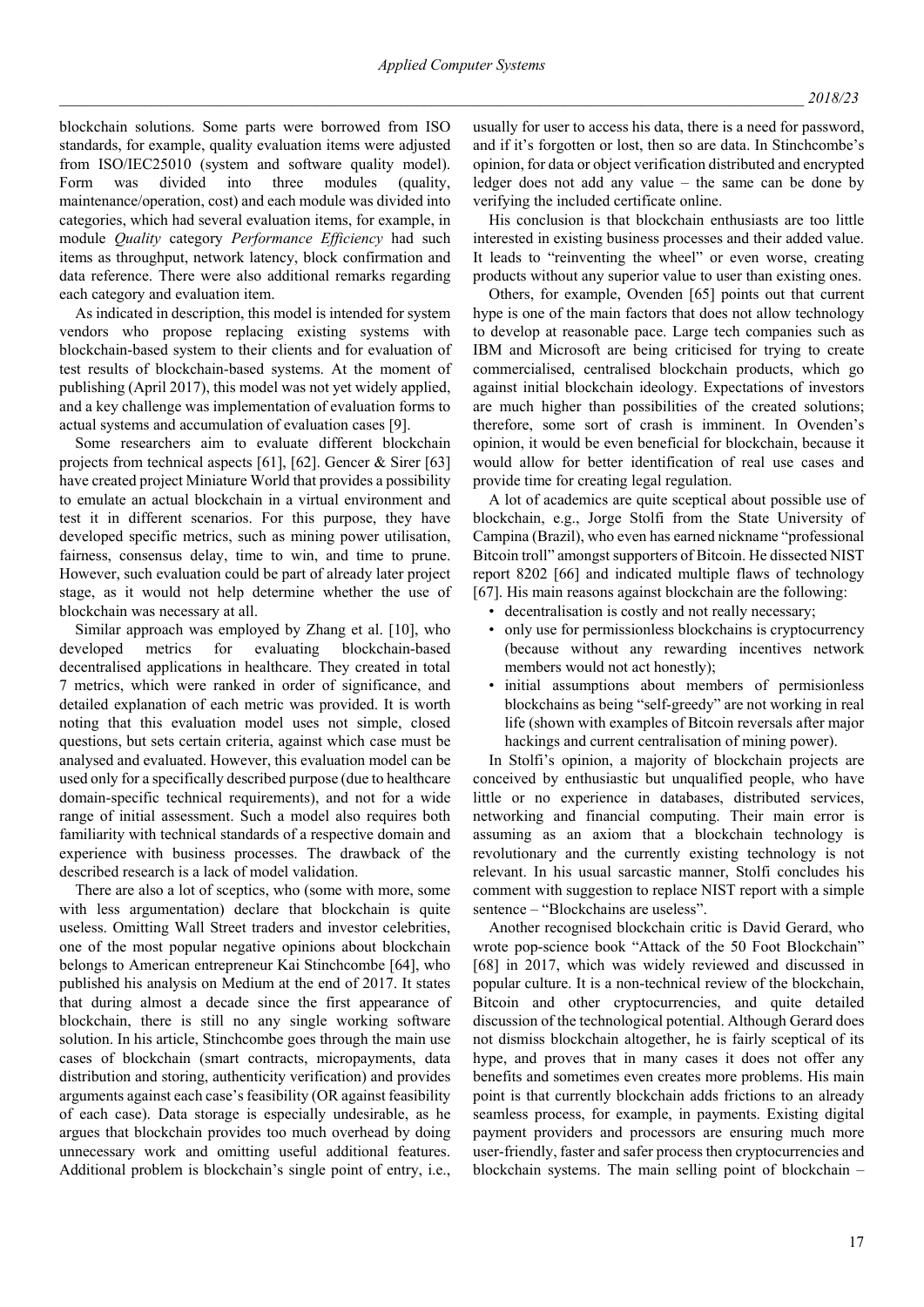decentralisation – does not really have a lot of advantages in most businesses; therefore, it has no incentives to offer for users [68]. He also describes various scams that have happened in blockchain landscape (and it is not a small number) and notes that it is one of the reasons for popularity of Bitcoin and other cryptocurrencies, because cybercriminals have vast opportunities to realise their ploys in this environment.

# V. CONCLUSION

The present paper has provided an overview of the majority of currently existing and known use cases with blockchain technology application. Use cases are compiled from different sources, such as scientific papers, industry expert blogs, Master Theses and research. Scope of this paper is limited; therefore, a list of the mentioned use cases should not be considered exhaustive.

From an overview of use cases it is clear that a majority of blockchain applications relate to data management and data verification. These applications are mostly developed and used within the financial sector. The main reasons are blockchain introduction as cryptocurrency (Bitcoin), vast resources of large financial organisations and fast-paced innovative culture of these organisations. Other sectors, such as governmental institutions, are less flexible and therefore adaptation of blockchain is significantly slower.

The paper has described the basics of blockchain application feasibility evaluation. It can be done by examining the main components of blockchain functionality and finding out the correlation with a specified problem. It is worth mentioning that research in blockchain evaluation model is still only at a very early stage, and further research in this area is necessary. Correct evaluation of blockchain necessity can save a large number of resources in software development and maintenance costs.

#### **REFERENCES**

- [1] S. Nakamoto, "Bitcoin: A Peer-to-Peer Electronic Cash System," 2008. [Online]. Available: https://bitcoin.org/bitcoin.pdf\_[Accessed: 8 May 2018].
- [2] A. Narayanan, J. Bonneau, E. Felten, A. Miller, and S. Goldfeder, *Bitcoin and Cryptocurrency Technologies*. Princeton University Press, 2016, 308 p.
- [3] G. Hileman & M. Rauchs, *Global Blockchain Benchmarking Study*. Cambridge, United Kingdom: Cambridge Centre of Alternative Finance, Sept. 2017. Available: https://ssrn.com/abstract=3040224 [Accessed: 8 May 2018].
- [4] D. Yang, J. Gavigan, and Z. Wilcox-O'Hearn, *Survey of Confidentiality and Privacy Preserving Technologies for Blockchains*, 2016. Available: https://www.r3.com/wp-content/uploads/2017/06/survey\_ confidentiality\_privacy\_R3.pdf [Accessed: 8 May 2018].
- [5] Citi Group. [Online]. *Citi GPS: How FinTech is Forcing Banking to a Tipping Point*, March 2016. Available:
- https://www.citivelocity.com/citigps/ [Accessed: 3 May 2018]. [6] Everis NEXT, "17 Blockchain Disruptive Use Cases," 31 May 2016. [Online]. Available: https://everisnext.com/2016/05/31/blockchain-disruptive-use-cases/ [Accessed: 8 May 2018].
- [7] R. Krawiec, D. Housman, M. White, M. Filipova, F. Quarre, D. Barr, A. Nesbitt, K. Fedosova, J. Killmeyer, A. Israel, and L. Tsa, *Blockchain: Opportunities for Health Care*. NIST Workshop on Blockchain & Healthcare, Aug. 2016. Available: https://www2.deloitte.com/content/ dam/Deloitte/us/Documents/public-sector/us-blockchain-opportunitiesfor-health-care.pdf [Accessed: 8 May 2018].
- [8] M. Conoscenti, A. Vetro, and J. C. De Martin, "Blockchain for the Internet of Things: A Systematic Literature Review," in *IEEE/ACS 13th International Conference of Computer Systems and Applications*, 2016, pp. 1–6. https://doi.org/10.1109/AICCSA.2016.7945805
- [9] "Survey on Establishing Evaluation Model for Blockchain," Mitsubishi Research Institute, 2017. Available: http://www.meti.go.jp/meti\_lib/report/H28FY/000346.pdf [Accessed: 8 May 2018].
- [10] P. Zhang, D. C. Schmidt, J. White, and G. Lenz, "Metrics for Assessing Blockchain-Based Healthcare Decentralized Apps," in *IEEE 19th International Conference on e-Health Networking, Applications and Services*, 2017 pp. 17–20. https://doi.org/10.1109/HealthCom.2017.8210842
- [11] Z. Zheng, S. Xie, H. Dai, X. Chen, and H. Wang, "An Overview of Blockchain Technology: Architecture, Consensus, and Future Trends," in *IEEE 6th International Congress on Big Data*, June 2017, pp. 557–564. https://doi.org/10.1109/BigDataCongress.2017.85
- [12] N. Bauerle, "What are the Applications and Use Cases of Blockchain?". [Online]. Available: https://www.coindesk.com/information/applicationsuse-cases-blockchains [Accessed: 8 May 2018].
- [13] K. Christidis and M. Devetsikioti, "Blockchains and Smart Contracts for the Internet of Things," *IEEE Access*, vol. 4, pp. 2292–2303, 2016. https://doi.org/10.1109/access.2016.2566339
- [14] BitFury Group and J. Garzik, "*Public versus Private Blockchains Part1: Permissioned Blockchains*, *Part2: Permissionless Blockchains,* 2015. Available: http://bitfury.com/docs/
- [15] V. Lemieux, *Blockchain Technology for Record Keeping: Help or Hype?*, vol 1. University of British Columbia, 2016. Available: https://www.researchgate.net/profile/Victoria\_Lemieux [Accessed: 8 May 2018].
- [16] H. Okada, S. Yamasaki, and V. Bracamonte, "Proposed Classification of Blockchains Based on Authority and Incentive Dimensions," in *19th International Conference on Advanced Communication Technology*, 2017. https://doi.org/10.23919/ICACT.2017.7890159
- [17] B. A. Tama, B. J. Kweka, Y. Park, and K. H. Rhee, "A Critical Review of Blockchain and Its Current Applications," in *International Conference on Electrical Engineering and Computer Science*, 2017, pp. 109–113. https://doi.org/10.1109/ICECOS.2017.8167115
- [18] A. Lewis, "So You Want to Use a Blockchain for That?," Jul. 2016. [Online]. Available: https://www.coindesk.com/want-use-blockchain/ [Accessed: 8 May 2018].
- [19] H. Halpin and M. Piekarska, "Introduction to Security and Privacy on the Blockchain," in *2nd IEEE European Symposium on Security and Privacy Workshops*, 2017. https://doi.org/10.1109/EuroSPW.2017.43
- [20] S. Porru, A. Pinna, M. Marchesi, and R. Tonelli, "Blockchain-Oriented Software Engineering: Challenges and New Directions," in *IEEE 39th International Conference on Software Engineering Companion*, May 2017, pp. 169–171. https://doi.org/10.1109/ICSE-C.2017.142
- [21] T. Swanson, *Consensus-as-a-Service: A Brief Report on the Emergence of Permissioned, Distributed Ledger Systems*. R3 CEV, 2015.
- [22] A. Jeffries, "'Blockchain" is Meaningless," *The Verge*, March 2018. [Online]. Available: https://www.theverge.com/2018/3/7/17091766/ blockchain-bitcoin-ethereum-cryptocurrency-meaning [Accessed: 8 May 2018].
- [23] A. Walch, "The Path of the Blockchain Lexicon (and the Law)," *36 Review of Banking & Financial Law 713*, 2017. Available: https://ssrn.com/abstract=2940335 [Accessed: 8 May 2018].
- [24] J. Stark, *Applications of Distributed Ledger Technology to Regulatory and Compliance Processes*. R3, 2017. Available: https://www.r3.com/ wp-content/uploads/2017/07/apps-reg-compliance R3.pdf [Accessed: 8 May 2018].
- [25] V. Buterin, "On Public and Private Blockchains," Aug. 2015. [Online]. Available: https://blog.ethereum.org/2015/08/07/on-public-and-privateblockchains [Accessed: 8 May 2018].
- [26] H. Vranken, "Sustainability of Bitcoin and Blockchains," *Current Opinion in Environmental Sustainability*, vol. 28, pp. 1–9, 2017. http://doi.org/10.1016/j.cosust.2017.04.011
- [27] L. S. Sankar, M. Sindhu, and M. Sethumadhavan, "Survey of Consensus Protocols on Blockchain Applications," in *4th IEEE International Conference on Advanced Computing and Communication Systems*. https://doi.org/10.1109/ICACCS.2017.8014672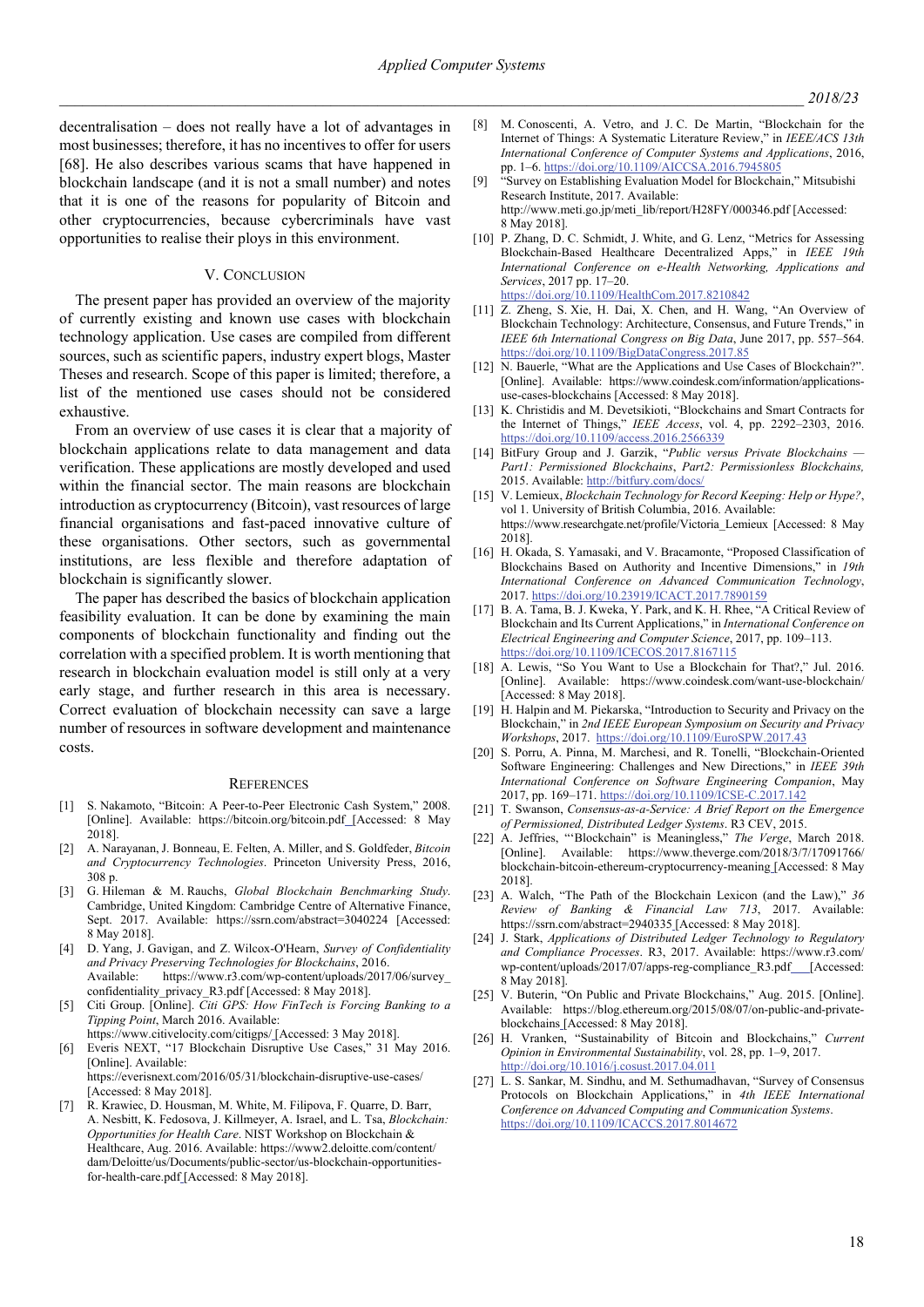- [28] K. Croman, C. Decker, I. Eyal, A. Gencer, R. Wattenhofer et al. "On Scaling Decentralized Blockchains," in *International Financial Cryptography Association: FC 2016 Workshops*, 2016, LNCS 9604, pp. 106–125. Available: http://fc16.ifca.ai/bitcoin/papers/CDE+16.pdf [Accessed: 8 May 2018].
- [29] S. Azouvi, M. Maller, and S. Meiklejohn, "Egalitarian Society or Benevolent Dictatorship: The State of Cryptocurrency Governance," in *22nd International Conference on Financial Cryptography and Data Security*, March 2018. Available: https://fc18.ifca.ai/bitcoin/papers/ bitcoin18-final13.pdf [Accessed: 8 May 2018].
- [30] F. Hofmann, W. Simone, E. Ron, and M. Böhmecke-Schwafert, "The Immutability Concept Of Blockchains And Benefits Of Early Standardization," in *ITU Kaleidoscope: Challenges for a Data-Driven Society*, Nov. 2017. https://doi.org/10.23919/ITU-WT.2017.8247004
- [31] N. Alexopoulos, J. Daubert, M. Muhlhauser, and S. M. Habib, "Beyond the Hype: On Using Blockchains in Trust Management for Authentication," in *16th IEEE International Conference on Trust, Security and Privacy in Computing and Communications*, Aug. 2017, pp. 546–553.

https://doi.org/10.1109/Trustcom/BigDataSE/ICESS.2017.283

- [32] V. Lemieux, *Blockchain Technology for Record Keeping: Help or Hype?*, vol. 2. University of British Columbia, 2016. Available: https://www.researchgate.net/profile/Victoria\_Lemieux [Accessed: 8 May 2018].
- [33] D. Anh, M. Zhang, B. C. Ooi, and G. Chen, "Untangling Blockchain: A Data Processing View of Blockchain Systems," in *IEEE Transactions on Knowledge and Data Engineering,* Jan. 2018. https://doi.org/10.1109/TKDE.2017.2781227
- [34] A. Miller, "Securing Blockchains," IC3 Retreat, May 2016. Available: https://goo.gl/HuSrU8 [Accessed: 8 May 2018].
- [35] *InterPARES Trust Terminology Project: Key Blockchain Terms and Definitions*, 2017. [Online]. Available:
- http://arstweb.clayton.edu/interlex/blockchain/ [Accessed: 8 May 2018]. [36] F. Dai, Y. Shi, N. Meng, L. Wei, and Z. Ye, "From Bitcoin to Cybersecurity: Comparative Study of Blockchain Application and Security Issues," in *IEEE 4th International Conference on Systems and Informatics*, Nov. 2017, pp. 975–979. https://doi.org/10.1109/ICSAI.2017.8248427
- [37] K. Fanning and D. B. Centers, "Blockchain and Its Coming Impact on Financial Services," *J. Corp. Account. Finance*, vol. 27, no. 5, 2016. http://doi.org/10.1002/jcaf.22179
- [38] G. Magyar, "Blockchain: Solving the Privacy and Research Availability Tradeoff for EHR Data," in *IEEE 30th Jubilee Neumann Colloquium*, 2017. https://doi.org/10.1109/NC.2017.8263269
- [39] H. Wang, K. Chen, and D. Xu, "A Maturity Model for Blockchain adoption," *Financial Innovation*, vol. 2, no. 1, 2016. https://doi.org/10.1186/s40854-016-0031-z
- [40] J. Yli-Huumo, D. Ko, S. Choi, S. Park, and K. Smolander, "Where is Current Research on Blockchain Technology? – A Systematic Review," *PLOS ONE*, vol. 11, no. 10, 2016. http://doi.org/10.1371/journal.pone.0163477
- [41] F. Lamberti, V. Gatteschi, C. Demartini, C. Pranteda, and V. Santamaria, "Blockchain or not Blockchain, That is the Question of the Insurance and Other Sectors," *IT Professional*, June 2017. https://doi.org/10.1109/MITP.2017.265110355
- [42] L. M. Bech and R. Garratt, "Central Bank Cryptocurrencies," *BIS Quarterly Review*, Sep. 2017. [Online]. https://www.bis.org/publ/qtrpdf/r\_qt1709f.htm [Accessed: 8 May 2018].
- [43] T. Bocek, B. Rodrigues, T. Straser, and B. Stiller, "Blockchains Everywhere – A Use-Case of Blockchains in the Pharma Supply-Chain," in *IFIP/IEEE Symposium on Integrated Network and Service Management*, May 2017, pp. 772–777. https://doi.org/10.23919/INM.2017.7987376
- [44] Z. Chen and Y. Zhu, "Personal Archive Service System Using Blockchain Technology: Case Study, Promising and Challenging," in *IEEE International Conference on AI & Mobile Services*, June 2017, pp. 93–99. https://doi.org/10.1109/AIMS.2017.31
- [45] C. Huls, "A Scenario Planning for Interbank Payments and Decentralized Ledger Platforms," Master thesis, University of Twente, Utrecht, 2015. Available: http://essay.utwente.nl/66966/1/Huls\_MA\_EWI.pdf [Accessed: 8 May 2018].
- [46] M. Izmaylov, P. Anderson, A. Lemble, and J. Vysoky, *A Practical Application of Blockchain for the Travel Industry*. 2018. Available: https://windingtree.com/#downloads [Accessed: 8 May 2018].
- [47] V. Lemieux, "Blockchain and Distributed Ledgers as Trusted Recordkeeping Systems: An Archival Theoretic Evaluation Framework," in *IEEE Future Technologies Conference*, June 2017. Available: https://www.researchgate.net/profile/Victoria\_Lemieux [Accessed: 8 May 2018].
- [48] R. Lewis, "30 Things You can do With the Blockchain," 2016. [Online]. Available: https://medium.com/yope-chain/30-things-you-can-do-with-ablockchain-b23b2ab39664 [Accessed: 8 May 2018].
- [49] S. Porru, A. Pinna, M. Marchesi, and R. Tonelli, "Blockchain-Oriented Software Engineering: Challenges and New Directions," in *IEEE 39th International Conference on Software Engineering Companion*, May 2017, pp. 169–171. https://doi.org/10.1109/ICSE-C.2017.142
- [50] A. Tandulwadikar, *Blockchain in Banking: A Measured Approach*, Cognizant Reports. April 2016. Available: https://www.cognizant.com/whitepapers/Blockchain-in-Banking-A-Measured-Approach-codex1809.pdf [Accessed: 8 May 2018].
- [51] L. S. Sankar, M. Sindhu, and M. Sethumadhavan, "Survey of Consensus Protocols on Blockchain Applications," in *4th IEEE International Conference on Advanced Computing and Communication Systems*, 2017. https://doi.org/10.1109/ICACCS.2017.8014672
- [52] J. Seppälä, "The Role of Trust in Understanding the Effects of Blockchain on Business Models," Master thesis, Aalto University, Helsinki, Finland, 2016. Available: https://aaltodoc.aalto.fi/bitstream/handle/123456789/23302/master\_Sepp älä\_Jane\_2016.pdf?sequence=1 [Accessed: 8 May 2018].
- [53] V. Lemieux, "Typology of Blockchain Recordkeeping Solutions and Some Reflections on their Implications for the Future of Archival Preservation," in *IEEE International Conference on Big Data*, Dec. 2017. https://doi.org/10.1109/BigData.2017.8258180
- [54] S. K. Lo, X. Xu, Y. K. Chiam, and Q. Lu, "Evaluating Suitability of Applying Blockchain," in *IEEE 22nd International Conference on Engineering Complex Computer Systems*, 2017, pp. 158–161. https://doi.org/10.1109/ICECCS.2017.26
- [55] M. E. Peck, "Blockchain world Do You Need a Blockchain? This Chart Will Tell You if the Technology Can Solve Your Problem," *IEEE Spectrum*, vol. 54, issue 10, pp. 38–60, 2017. https://doi.org/10.1109/MSPEC.2017.8048838
- [56] D. Šalehar, "Pattern Based Evaluation of Blockchain Technology as a catalyst for Business Model Innovation," Master thesis, Delft University of Technology, Netherlands, 2017. Available: http://repository.tudelft.nl/ [Accessed: 8 May 2018].
- [57] T. D. Smith, "The Blockchain Litmus Test," in *IEEE International Conference on Big Data*, Dec. 2017, pp. 2217–2226. https://doi.org/10.1109/BigData.2017.8258183
- [58] Mercator Advisory Group Inc., *Are Blockchain Solutions Ready? Three Blockchain Solutions Put to the Test*. Oct. 2016. Available: https://www.co-opfs.org/media/Mercator-Blockchain-Whitepaper.pdf [Accessed: 8 May 2018].
- [59] F. Glaser, "Pervasive Decentralisation of Digital Infrastructures: A Framework for Blockchain enabled System and Use Case Analysis," in *Proc. 50th Hawaii International Conference on System Science*, 2017, pp. 1543–1552. Available: http://hdl.handle.net/10125/41339 [Accessed: 8 May 2018].
- [60] Ministry of Economy, Trade and Industry of Japan, *Evaluation Forms for Blockchain-Based Systems*. 2017. Available:
	- http://www.meti.go.jp/english/press/2017/pdf/0329\_004a.pdf c
- [61] L. Aniello, R. Baldoni, E. Gaetani, F. Lombardi, A. Margheri, and V. Sassone, "A Prototype Evaluation of a Tamper-Resistant High Performance Blockchain-Based Transaction Log for a Distributed Database," in *IEEE 13th European Dependable Computing Conference*, Sep. 2017, pp. 151–154. https://doi.org/10.1109/EDCC.2017.31
- [62] A. Brinckman, D. Luc, J. Nabrzyski, G. L. Neidig, J. Neidig, T. A. Puckett, S. K. Radha, and I. J. Taylor, "A Comparative Evaluation of Blockchain Systems for Application Sharing Using Containers," in *IEEE 13th International Conference on eScience*, Oct. 2017, pp. 490–497. https://doi.org/10.1109/eScience.2017.80
- [63] A. E. Gencer and E. G. Sirer, "Miniature World: Measuring and Evaluating Blockchains," Cornell University, 2016. [Online]. Available: http://hackingdistributed.com/2017/02/10/miniature-world/
- [64] K. Stinchcombe, "Ten Years in, Nobody Has Come up With a Use for Blockchain," Dec. 2017. [Online]. Available: https://hackernoon.com/ten-years-in-nobody-has-come-up-with-a-usecase-for-blockchain-ee98c180100 [Accessed: 8 May 2018].